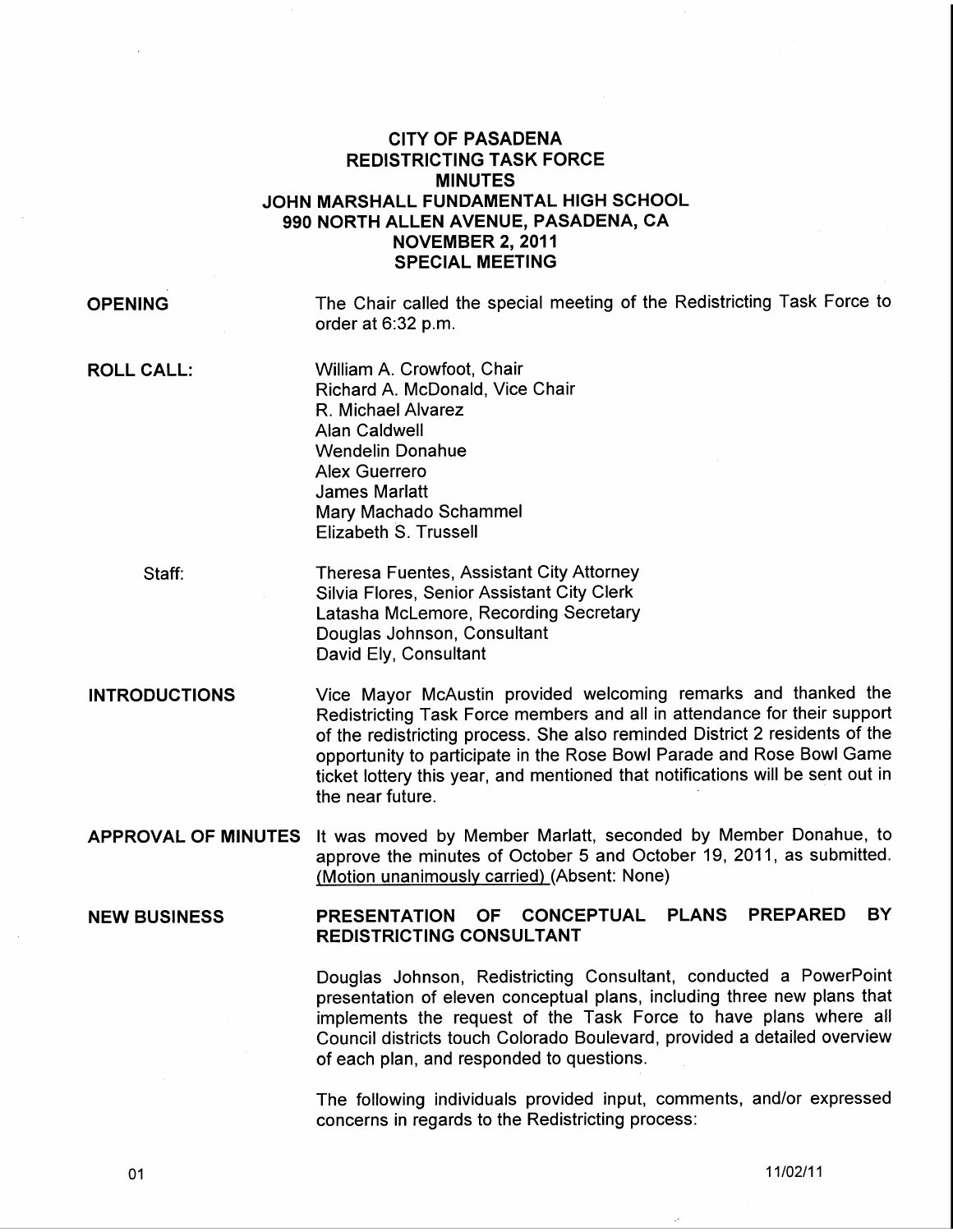Khatchik "Chris" Chahinian, Pasadena Resident Felicia Williams, Pasadena Resident

Augustin M. Zuniga, Pasadena Resident Michelle White, Pasadena Resident

Following discussion, Chair Crowfoot, Vice Chair McDonald, and Member Caldwell expressed concerns regarding the draft maps that isolate districts, particularly above Colorado Boulevard and north of the 210 freeway.

Various Task Force members expressed support for having all City Council districts touch or encompass Colorado Boulevard.

Member Alvarez stated his support for having additional data such as business district boundaries and other economic data that might help in determining which districts currently encompass key business areas of the City, particularly off Colorado Boulevard. He added that information on the demographic make-up, income, education, and age distributions in each district would also be useful in selecting draft maps.

Following discussion, it was moved by Vice Chair McDonald, seconded by Member Alvarez, that the Task Force adopt a guiding principle that all City Council districts touch or encompass Colorado Boulevard. (Motion unanimously carried) (Absent: None)

It was moved by Vice Chair McDonald, seconded by Member Alvarez, that additional maps be prepared by the consultants, which would include all of the ethnic and racial demographic data including Armenian statistics, economic data, school district information, enterprise zones, and voting age. (Motion unanimously carried) (Absent: None)

Following additional discussion, it was agreed that the consultant's sample maps F and K would generate sufficient public interest and input in moving forward with the redistricting process.

It was moved by Vice Chair McDonald, seconded by Member Trussell, to include the consultant's sample maps F and K for the public forums. The Task Force directed the consultant to rename maps F and K as Sample Maps 1 & 2. (Motion unanimously carried) (Absent: None)

### **PUBLIC COMMENT ON THE REDISTRICTING PROCESS**

No one appeared for public comment.

The Senior Assistant City Clerk announced that the next Redistricting Task Force meeting is scheduled for November 16, 2011, 6:30 p.m., at Norma Coombs Alternative School.